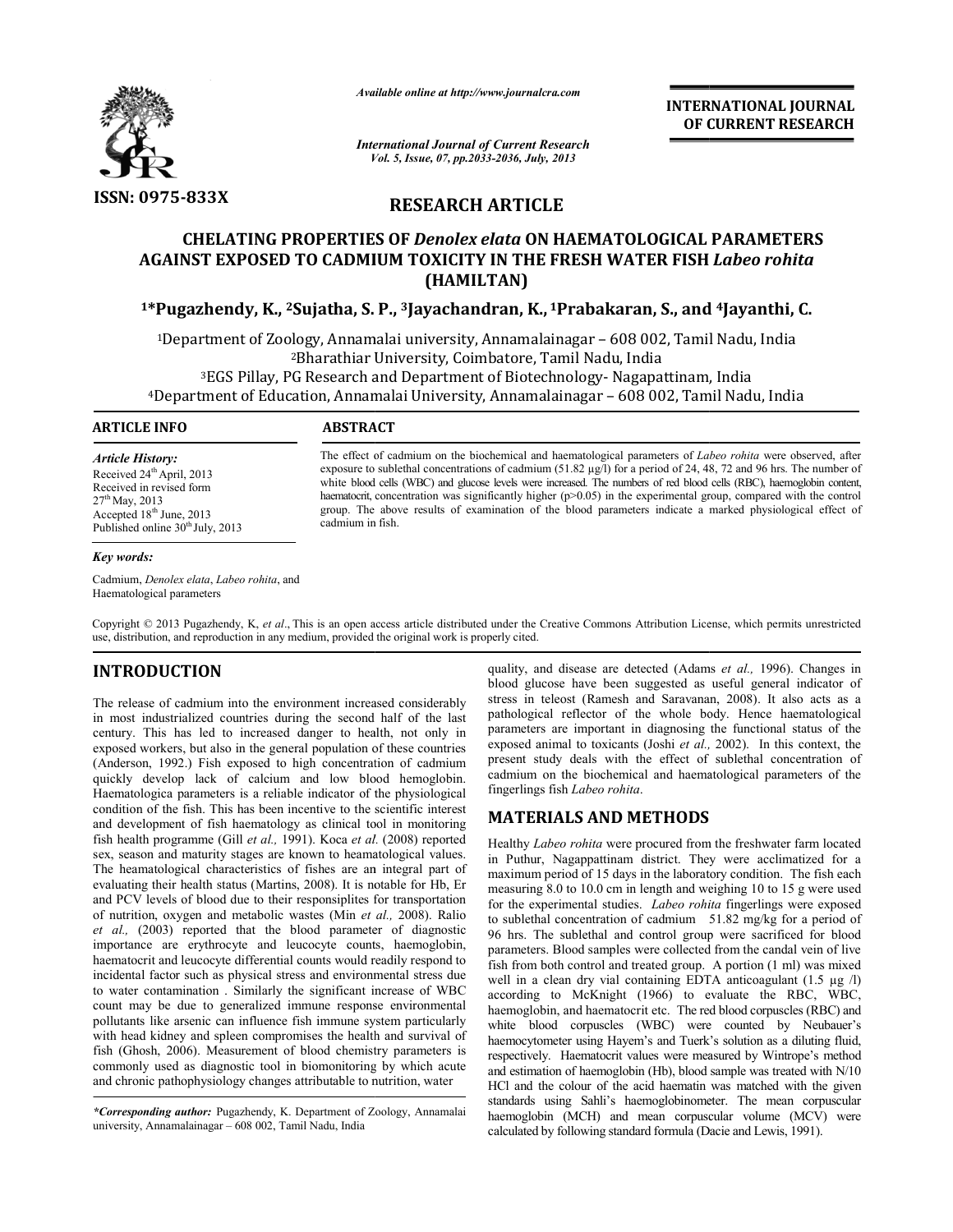*2034 Pugazhendy, K. et al., Chelating properties of Denolex elata on haematological parameters against exposed to cadmium toxicity in the fresh water fish Labeo rohita (Hamiltan)*

$$
MCV = \frac{PCV/1000 \text{ ml blood}}{RBC in millions/ mm3} = fl
$$

$$
MCH = \frac{Hb \text{ in } g/1000 \text{ ml blood}}{RBC \text{ in millions} / \text{mm}^3} = pg
$$

The data obtained from the control and experiment were subjected to statistical analysis by student't' test.

## **RESULTS AND DISCUSSION**

The quantitative changes of haematological parameters like RBC, WBC, Hb, haematocrit, MCH, MCV, have been observed in the fish *Labeo rohita* in control and sublethal concentration of cadmium (0.0 mg/l) exposed after 24, 48, 72 and 96 hrs and are given in Table 1.

In the present study the RBC, haemoglobin and haematocrit values were decreased gradually till 96 hrs. Reduction in RBC content may be caused either by the inhibition of erythropoiesis or by the destruction of red cells. In the present study, the significant decrease in RBC counts during sublethal study is due to anemic condition and haemolysis caused by cadmium toxicity. The quantitative changes of biochemical and haematological parameters like RBC, WBC, Hb, haematocrit, MCH, MCV, glucose, protein, and cholesterol have been observed in the fish *Labeo rohita* in control and sublethal concentration of cadmium (51.82 ug/l) exposed after 24, 48, 72 and 96 hrs and are given in Table 1. In the present study the RBC, haemoglobin and haematocrit values were decreased gradually till 96 hrs. Reduction in RBC content may be caused either by the inhibition of erythropoiesis or by the destruction of red cells. In the present study, the significant decrease in RBC counts during sublethal study is

Table 1. Variations of Haematological parameters RBC (x10<sup>6</sup>/mm<sup>3</sup>), WBC (x10<sup>3</sup>/mm<sup>3</sup>), Hb(g/L) PCV (%), MCV (fl), MCH (pg) and MCHC (%) of **the** *Labeo rohita* **exposed to cadmium and** *Delonix elata* **for 120 hours.**

| PARAMETERS                 | <b>GROUPS</b>           | <b>HOURS OF EXPOSURE</b> |                        |                       |                     |
|----------------------------|-------------------------|--------------------------|------------------------|-----------------------|---------------------|
|                            |                         | 24                       | 48                     | 72                    | 96                  |
|                            | Τ                       | $3.60 \pm 0.18$          | $3.35 \pm 0.13$        | $3.50 \pm 0.17$       | $3.55 \pm 0.14$     |
|                            | Control                 |                          |                        |                       |                     |
|                            | П                       | $3.40 * \pm 0.14$        | $3.30** \pm 0.16$      | $3.44^{NS} \pm 0.02$  | $2.70*** \pm 0.13$  |
| <b>RBC</b>                 | Cadmium                 | $-5.5$                   | $-1.49$                | $-1.79$               | $-23.94$            |
| $(x10^6/\text{mm}^3)$      | Ш                       | $3.45^{NS} \pm 0.17$     | $3.32* \pm 0.19$       | $3.46^{NS} + 0.17$    | $3.04*** + 0.13$    |
|                            | Cadmium + Delonix elata | $-4.16$                  | $-0.89$                | $-1.14$               | $-0.15$             |
|                            |                         | $-1.47$                  | $-0.60$                | $-0.58$               | $-12.59$            |
|                            | IV                      | $4.57** \pm 0.18$        | $4.60** \pm 0.23$      | $4.65*** \pm 0.18$    | $4.55*** \pm 0.27$  |
|                            | Delonix elata           | 26.94                    | 37.81                  | 32.85                 | 28.16               |
|                            | Ι.                      | $540 \pm 27.0$           | $538 \pm 26.9$         | $542 \pm 27.1$        | $538 \pm 26.9$      |
|                            | Control                 |                          |                        |                       |                     |
|                            | $\mathbf{I}$            | $730** + 29.2$           | $728***$ ± 29.12       | $735***$ ± 29.4       | $732***$ $\pm$ 36.6 |
| <b>WBC</b>                 | Cadmium                 | 35.18                    | 35.31                  | 35.60                 | 36.05               |
| $(x10^3$ mm <sup>3</sup> ) | Ш                       | $650***\pm 26.0$         | $645***$ $\pm$ 32.85   | $655***$ ± 32.75      | $660***\pm 39.6$    |
|                            | Cadmium + Delonix elata | 20.37                    | 19.88                  | 20.84                 | 22.67               |
|                            |                         | 10.95                    | 11.40                  | 10.98                 | 9.83                |
|                            | IV                      | $580** + 29.0$           | $575***$ $\pm$ 28.75   | $852***$ ± 23.82      | 577**± 28.85        |
|                            | Delonix elata           | 7.40                     | 6.87                   | 7.38                  | 7.22                |
|                            | $\bf{I}$                | $13.8 \pm 0.69$          | $13.0 \pm 0.65$        | $13.5 \pm 0.67$       | $13.2 \pm 0.66$     |
|                            | Control                 |                          |                        |                       |                     |
|                            | П                       | $11.8** \pm 0.70$        | $11.4*** \pm 0.57$     | $11.6* \pm 0.69$      | $11.2*** \pm 0.56$  |
| Hb                         | Cadmium                 | $-14.49$                 | $-12.30$               | $-14.07$              | $-15.15$            |
| (g/L)                      | Ш                       | $12.8* \pm 0.64$         | $12.5^{NS} \pm 0.62$   | $12.8^{NS} \pm 0.60$  | $12.0* \pm 0.72$    |
|                            | Cadmium + Delonix elata | $-7.24$                  | $-3.84$                | $-0.64$               | $-0.72$             |
|                            |                         | $-8.47$                  | $-12.20$               | $-10.34$              | $-7.14$             |
|                            | IV                      | $14.8*** + 0.88$         | $14.4$ ** $\pm$ 0.86   | $14.1*** \pm 0.84$    | $14.0*** \pm 0.56$  |
|                            | Delonix elata           | 7.24                     | 10.76                  | 4.44                  | 6.06                |
|                            | Ι                       | $34.18 \pm 1.74$         | $34.40 \pm 1.72$       | $34.02 \pm 1.70$      | $34.5 \pm 2.07$     |
|                            | Control                 |                          |                        |                       |                     |
|                            | П                       | $31.7***$ 1.96           | $32.4*** \pm 1.62$     | $31.9* \pm 1.27$      | $31.6*** \pm 1.89$  |
|                            | Cadmium                 | $-6.03$                  | $-5.81$                | $-6.23$               | $-9.17$             |
|                            | Ш                       | 32.7*±1.96               | $33.6^{NS} \pm 1.68$   | $33.0^{NS}$ ± 1.65    | $32.9* \pm 1.31$    |
|                            | Cadmium + Delonix elata | $-2.87$                  | $-2.32$                | $-2.9$                | $-4.63$             |
| PCV                        |                         | $-3.47$                  | $-3.70$                | $-3.44$               | $-4.11$             |
| $(\%)$                     | IV                      | $40.06** + 2.40$         | $37.4* \pm 1.87$       | 39.6 ** ± 1.98        | $40.5*** \pm 2.02$  |
|                            | Delonix elata           | 15.06                    | 8.72                   | 16.40                 | 17.39               |
|                            |                         |                          |                        |                       |                     |
|                            | $\bf{I}$                | $130.61 \pm 6.53$        | $131.89 \pm 1.49$      | $132.77 \pm 7.6$      | 132.91±6.64         |
|                            | Control                 |                          |                        |                       |                     |
|                            | П                       | $113.82** \pm 5.69$      | $112.61*** \pm 5.63$   | $113.10* \pm 4.52$    | $117.03* \pm 7.02$  |
|                            | Cadmium                 | $-12.85$                 | $-14.61$               | $-14.81$              | $-11.94$            |
| MCV                        | Ш                       | $120.60** \pm 6.03$ -    | $120.90** + 6.04$      | $121.81NS \pm .30$    | $119.93* + 7.19$    |
| (f <sub>1</sub> )          | Cadmium + Delonix elata | 7.66                     | $-8.33$                | $-8.25$               | $-9.76$             |
|                            |                         | $-5.95$                  | $-7.36$                | $-7.70$               | $-2.56$             |
|                            | IV                      | $142.38** + 7.11$        | $137.56***$ $\pm 6.87$ | $140.46** \pm 5.61$   | $139.37** + 5.57$   |
|                            | Delonix elata           | 9.01                     | 4.29                   | 5.79                  | 4.86                |
|                            | Ι.                      | $30.25 \pm 1.51$         | $30.45 \pm 1.52$       | $31.28 \pm 1.56$      | $31.11 \pm 1.55$    |
|                            | Control                 |                          |                        |                       |                     |
|                            | П                       | 28.91**± 1.44            | $27.87** \pm 1.39$     | $27.52** \pm 1.37$    | 28.56 ** ±1.42      |
|                            | Cadmium                 | $-4.42$                  | $-8.47$                | $-12.02$              | $-8.19$             |
|                            | Ш                       | 29.97*±1.19              | $29.88^* \pm 1.19$     | $28.8**+1.15$         | $29.50** \pm 1.47$  |
| MCH                        | Cadmium + Delonix elata | $-0.92$                  | $-1.87$                | $-7.89$               | $-5.17$             |
|                            |                         | $-3.66$                  | $-7.21$                | $-4.94$               | $-3.29$             |
| (pg)                       | IV                      |                          | $31.70*** \pm 1.58$    | $32.56^{NS} \pm 1.95$ |                     |
|                            |                         | 32.31**±1.61             |                        |                       | $32.16*** \pm 1.28$ |
|                            | Delonix elata           | 6.80                     | 4.10                   | 4.09                  | 3.37                |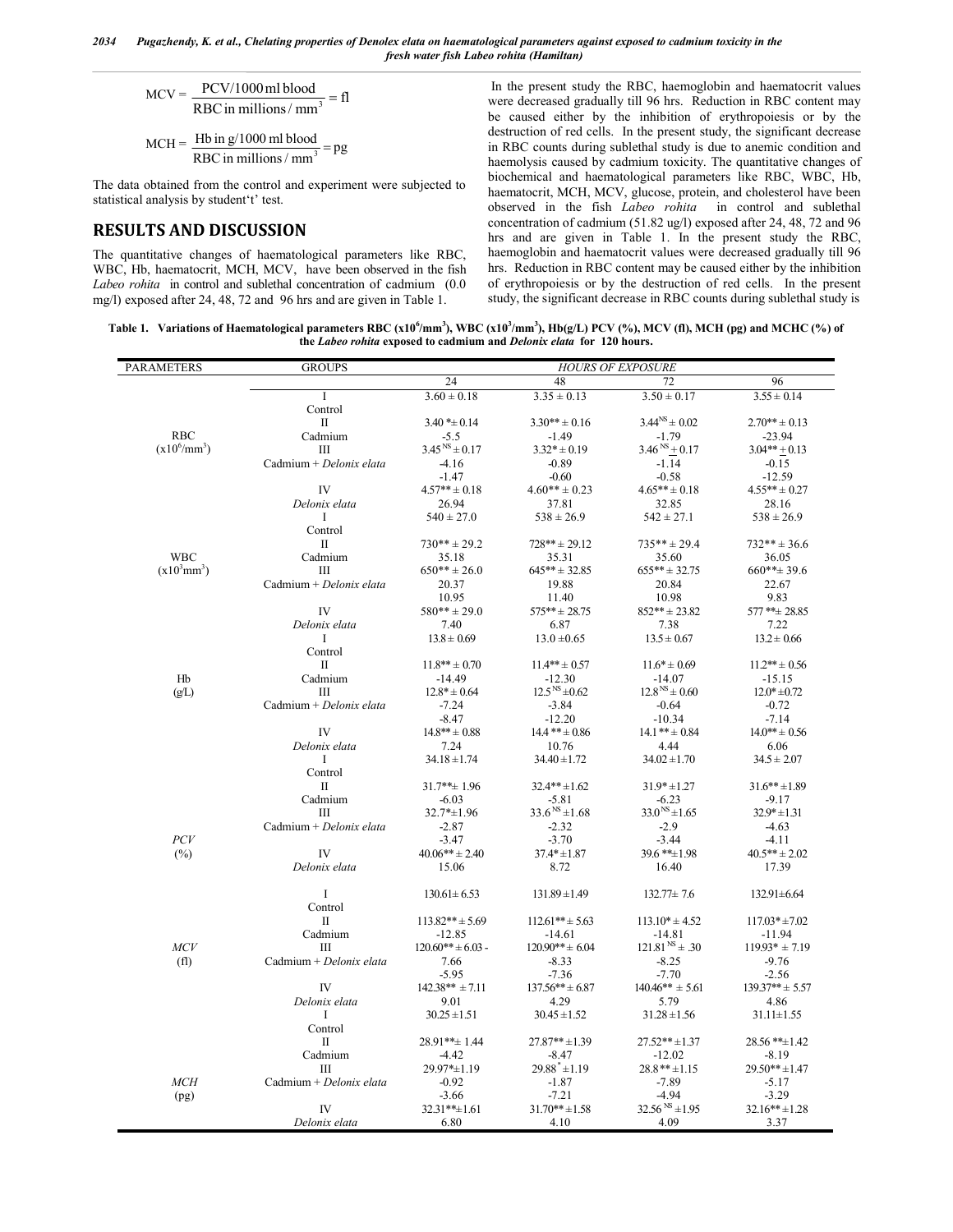due to anemic condition and haemolysis caused by cadmium toxicity. Toxicants are known to have multiple haematological effects such as haemolysis and anemia (Arujun *et al.,* 2002. Decreased Hb level may impair oxygen supply to various tissues, thus resulting in a slow metabolic rate and low energy production (Ahmad *et al.,* 1995). In the present investigation shows a decreased level of RBC count, Hb concentration PCV and MCHC of blood in cadmium treated fish and increased MCV MCH values.

The reduction of RBC count and Hb content may be due to the destructive action of cadmium on erythopoietic tissue as a result of which the viability of the cell might have been affected. Decrease in RBC count, Hb content and PCV were symptoms and fish suffer anemia (Koprucu *et al.*, 2006*)* In addition increase in MCV, MCH and decreased MCHC values indicate that the anemia was of a macrocytic type (Talas *et al.,* 2009). Similar result was observed in acute effect of diazinon on carp (Svoboda *et al.,* 2001). Swelling of RBC'S due to hypoxic condition in the toxicant treated organisms may lead to a significant increase in MCV values as suggested by Wepener *et al.,* (1992). The increase in MCV may also result from an increase of immature RBC (Carvalho and Fernandes, 2006). A Reduction of hematological values indicated anemia in the pesticide exposed fish. This may be due to erythropoiesis, hemosynthesis and osmorequlatory dysfunction or due to an increase in the rate of erythrocyte destruction in hematopoietic organs (Jenkins *et al*., 2003) Cadmium can have two mode of action on blood cells. It may either induce oxidative stress, as a hydrophobic compound it may accumulate in cell membranes and disturb membrane structure (Michelangeli *et al* 1990). Reduction of Hb content could be due to either an increase in rate at which Hb is destroyed or a decreased in the rate of Hb synthesis .Decreased Hb content may be consequence of changes in the number of circulating erythrocytes. Similar findings were reported in goats (Khan *et al.,* 2009). In the present investigation cadmium treated fish (group2), WBC count slightly increased and recovery group remarkable increase in WBC count.WBC as key components of innate immune defense and leukocytes are involved in the immunological function in the organisms (Kavitha *et al.,* 2010*)* has been reported increasing the WBC count during sublethal treatment of arsenic on *Catla catla*, Increasing WBC might be resulted from stimulation of immune system and to protect the fish against toxicity.

In the present investigation cadmium treated group glucose level increased when compared to other group. Serum glucose level was increased in the treated group at 120 hours compared to control group. Increasing of blood glucose due to increase the synthesis of adrenocortico tropic hormone and glucagon in the suprarenal gland and decrease in the synthesis of insulin due to the increase hepatic glycogen is rapidly converted into glucose and passes into systemic circulation. There by a rapid increase in blood glucose (Prusty *et al.,* 2011). Suggested that cadmium-induced hyperglycemia in *R. quelen.* The WBC count of the experimental fish *Labeo rohita* shows a prompt increase after exposure to 24, 48, 72 and 96 hours of cadmium toxicity (Table 1). The WBC showed greatest sensitivity to changes in the environment and the most important of leucotyes were lymphocytes (Karuppasamy and Subathra, 2005). This increase of WBC might be due to the increase in population of leucocyte which indicates an immune system to protect the fish against infections under cadmium stress. The increase is also for the removal of cellular debris necrosed tissue at a quicker rate as reported by Anupama and Neera (2005) in *Channa punctatus* under zinc stress. An increase in leucocyte count was reported by Garg *et al*. (1989) in Heteropneustes fossilis after exposure in manganese. A similar increase was later reported in *Channa punctatus* exposed to copper and chromium (Singh, 1995). The increased level of MCV and MCH was recorded throughout the experimental period which may indicate a condition of macrocytic anaemia in the cadmium exposed fishes. The increase MCV and MCH value with decrease in MCHC perhaps is due to toxic substances in the medium causing differences. Ruperelia *et al.* (1992) recorded increase in MCV and MCH in blood of cadmium exposed Oreochromis. Increase in MCV values in all exposures may be considered an index of RBC destruction and endomosis. The fish immersed in 0.018 mg/l solution of cadmium behaved identically as those in control groups. There was no signs of stress symptoms (anxiety, excessive mucus secretion, changes in the respiratory rhythm, etc.).

## **REFERENCES**

- Ahmad, F., A. Aliss and Shakoori. 1995. Sublethal effects of Danitol (Fenpropathrin), a synthetic pyrethroid, on freshwater Chinese grass carp, *Ctenopharyngodon idella, Folia Biol. Krakow,* 43: 151-159.
- Anderson O, Nielsen JB, Nordberg GF. Factors affecting the intestinal uptake of cadmium from the diet. In: Nordberg GF, Herber RFM, Alessio L, editors. Cadmium in the human environment. Lyon: IARC; 1992. pp 173–87.
- Anupama Tyagi and Neera Srivastava, 2005. Haematological response of fish *Channa punctatus* (Bloch.) to chronic zinc exposure. *J. Environ. Biol.*
- Das, B. K and S. C. Mukherjee, 2000. Chronic toxic effects of quinalphoson some biochemical parameters in *Labeo rohita* (Ham.). *Toxicol. Lett*., 114:11-8.
- Ghosh, D., Bhattacharya,S., Mazumber,S.,2006.petrurbations in the catfish immune responses by arsenic:organs and cell specific effects.comp.biochem.physiol.C Comp.pharmacol.Toxicol.143:455-463.
- Gill, T.S., Pant, J.C. and Tiwari, H. 1989. Cadmium nephropathy in freshwater fish *Puntius conchonius* (Ham.). Ecotox. Environ. Safe. 18: 165-172.
- Jenkins F, Smith J, Effect of sublethal concentration of endosulfan on hematological and serum biochemical parameters in carp (*Cyprinuscarpio*).Bull.Environ.Contam.Toxicol.70,2003,993-947.
- Karuppasamy, S., Subathra, S. and Puvaneswari, S. 2005. Haematological responses to exposure to sublethal concentration of cadmium in air breathing fish, *Channa punctatus* (Bloch.). *J. Environ. Biol.*
- Kavitha C, Malarvizhi A, Senthil kumaran S, Remesh M. Toxicological effect of arsenate exposure on hematological, biochemical and liver transaminases activity in an Indian carp(*Catla catla).*Food and chemical Toxicol.48,2010,2848-2854.
- Khan A, Faridi HAM, Ali M, khan MZ, Siddique M,Hussain I, *et al.* Effect of cypermethrin on some clinicohaemato-biochemical and pathological parameters in male dwarf goats (*Capra hircus*).Exp Toxicol Pathol. 61,2009,151-60.
- Koca, S., Y.B. Koca, S.Yildiz and B. Guru, 2008. Genotoxic and histopathological effect of water pollution on two fish species, barbus carpito pectoralis and chondrostoma nascus in the buyuk menderes river Turkey.Biol.Trace.Elem.Res.122:276-291.
- Martins, M.L., J.L. Mouriño, G.V. Amaral, F.N. Vieira G. Dotta, A.M.B. Jatobá, F.S. Pedrotti, G.T. Jerônimo C.C. Buglione-Neto, and J.G. Pereira, 2008.Haematological changes in Nile tilapia experimentally infected with Enterococcus sp. Brazilian *J. Biology,* 3: 631-637.
- Michelangeli F, Robson MJ, East JM, Lee AG. The conformation of pyrethroids bound to lipid layers. *Biochem Biophys Acta*.1028, 1990, 49-57.
- Min, E.Y., Kang, J.C., 2008. Effect of waterborne benomyl on the hematological and antioxidant parameters of the Nile tilapia, oreochromis niloticus, Pestic. *Biochem.Physiol*.92:138-143.
- Prusty AK, Kohli MPS, Sahu NP, Pal AK, Saharan NS, Mohapatra, SK. Gupta. Effect of short term exposure of fenvalerate on biochemical and haematological responses in *Labeo rohita*  (Hamilton) fingerlingsPestic.*Biochem.Physiol*.100,2011,124–129.
- Ramesh, M., Saravanan, M. 2008. Haematological and biochemical in a freshwater fish *Cyprinus carpio* exposed to chlorpyrifos. Integrative Biol.3 (1):80-83.
- Relio, J., 2003. Haematological and biochemical analysis in rainbow trout, *Oncorhynchus mykiss* affected by Viral Haemerrhagic Septicaemia (VHS). Dis. Aquat. Org., 56: 186-193.
- Ruperelia, S.G., Verma, Y. and Meta, N.S. and Rawti, V.M. 1992. Cadmium accumulation and biochemical alteration in the liver of